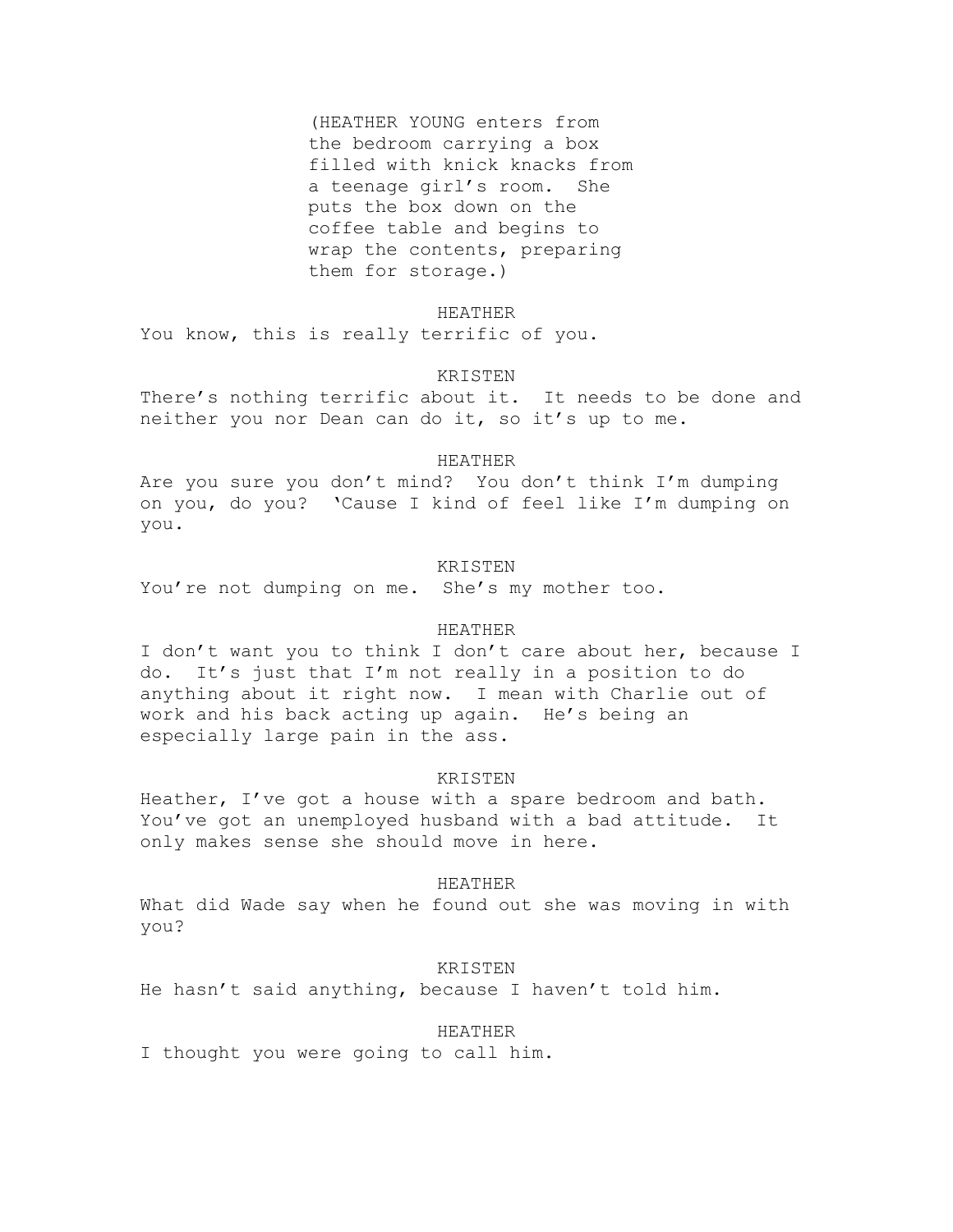I did, but he was driving. I thought it would be dangerous to break this kind of news while he was behind the wheel.

### HEATHER

Wow, you must be pretty secure in your marriage.

# KRISTEN

I guess we'll find out.

## **WADE**

(Enters through the front door, HE is surprised to see Kristen and Heather)

Oh, hi sweetheart. I didn't expect to find you home – Hey, Heather.

## HEATHER

Hello Wade.

## KRISTEN

How was the first day back at school?

### **WADE**

It's the same old same old. Thirty desks for thirty-five kids in a room made for twenty people. I should forget history and teach wood shop. Then I could have the kids build on a room addition.

## **KRISTEN**

At least there's only one first day of school a year.

### WADE

It's not over yet. I have, the ever popular, parent teacher orientation tonight. What are you doing home so early? I thought you had the big meeting this afternoon.

### KRISTEN

Something came up. We had to reschedule.

WADE

(Noticing the box on the table) Is that stuff from Jenny's room?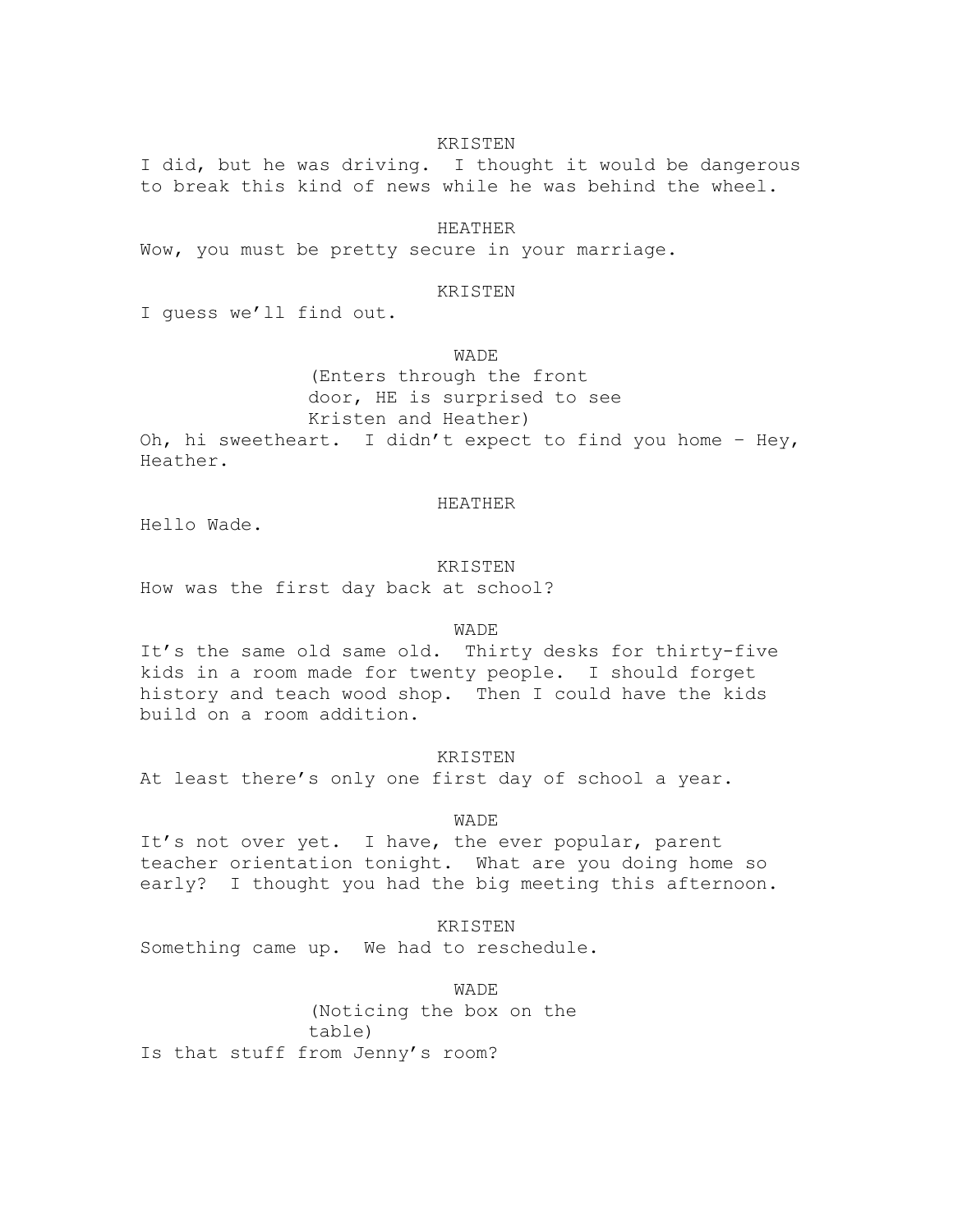KRISTEN Yes, well Sweetheart, I need to talk to you about that. There's been kind of a minor family crisis.

**WADE** What's that have to do with the stuff from Jenny's room? -Oh hell! Heather, did you leave Charlie?

## HEATHER

No, why would you ask that?

### WADE

I put two and two together and figure you're moving into Jenny's room.

KRISTEN Wade, Heather's not moving in with us.

WADE

Thank god! – No offense Heather.

## KRISTEN

My mom's had an accident.

### **WADE**

(With hesitation) What kind of accident?

#### KRISTEN

She's okay, nothing serious.

WADE

With your mother it's always serious. What happened?

KRISTEN She was cooking and her stove caught fire.

### WADE

WADE

And?

KRISTEN She got a minor burn on her hand.

And?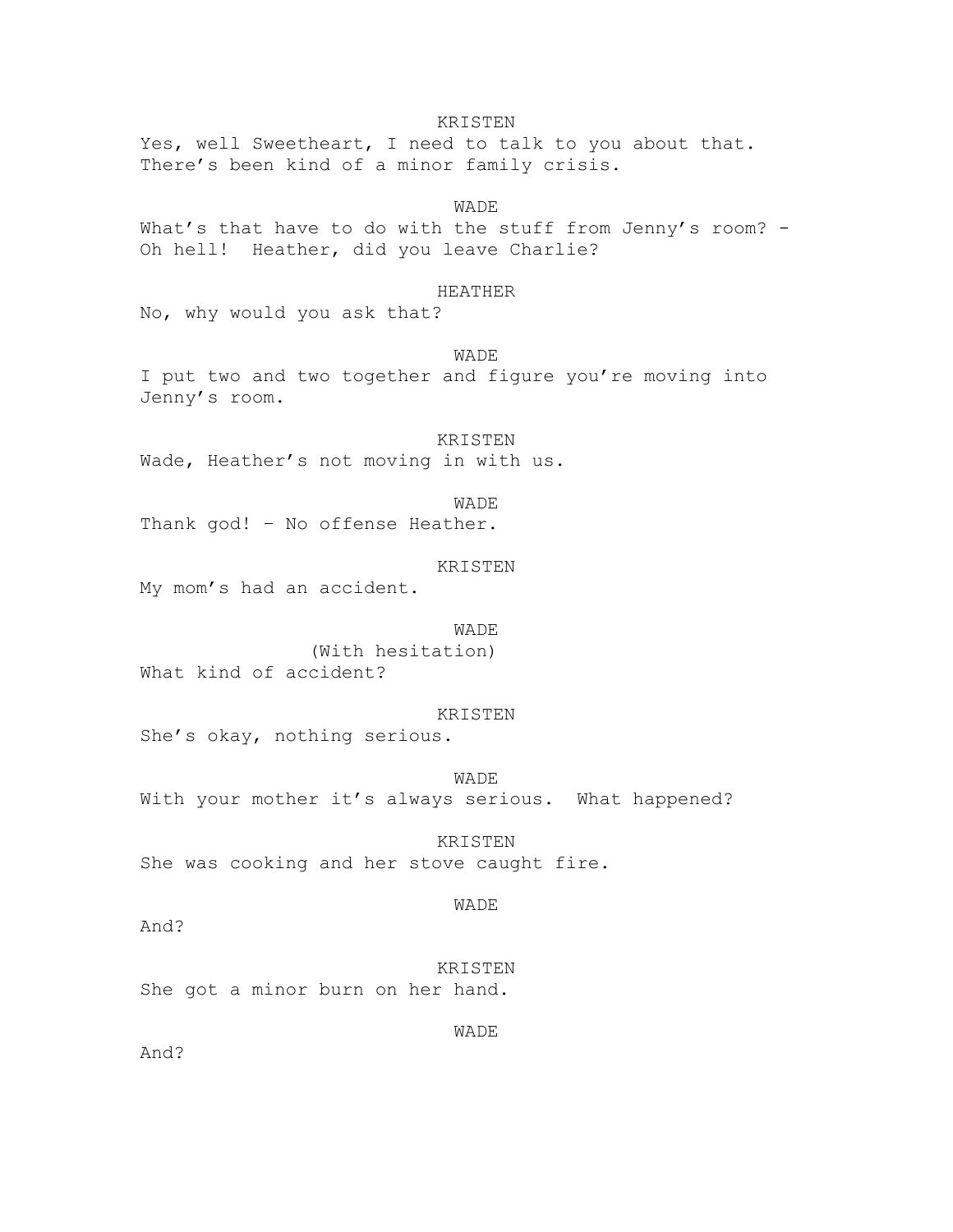Her house burned to the ground.

WADE

KRISTEN

Oh shit!

KRISTEN The good news is she wasn't seriously hurt.

**WADE** You want to let her move in here don't you?

# KRISTEN

Try to understand –

WADE The answer is no. She cannot stay here.

### KRISTEN

You can't say no. This is my house too and I say yes.

WADE

Why do you get to say yes when I can't say no?

## KRISTEN

Because I said yes before you said no.

### WADE

I say we go with no because yes is the wrong answer.

**KRISTEN** Heather would you take the bed back and set it up?

### HEATHER

Okay, sure.

(Pushes the roll-a-way bed into the bedroom)

# KRISTEN

Wade, I'm sorry I didn't ask you alright? But it's something I have to do. I need you to understand, please?

WADE

Oh, understanding it isn't a problem, tolerating it is. Why can't she stay with Heather? She's her mother too.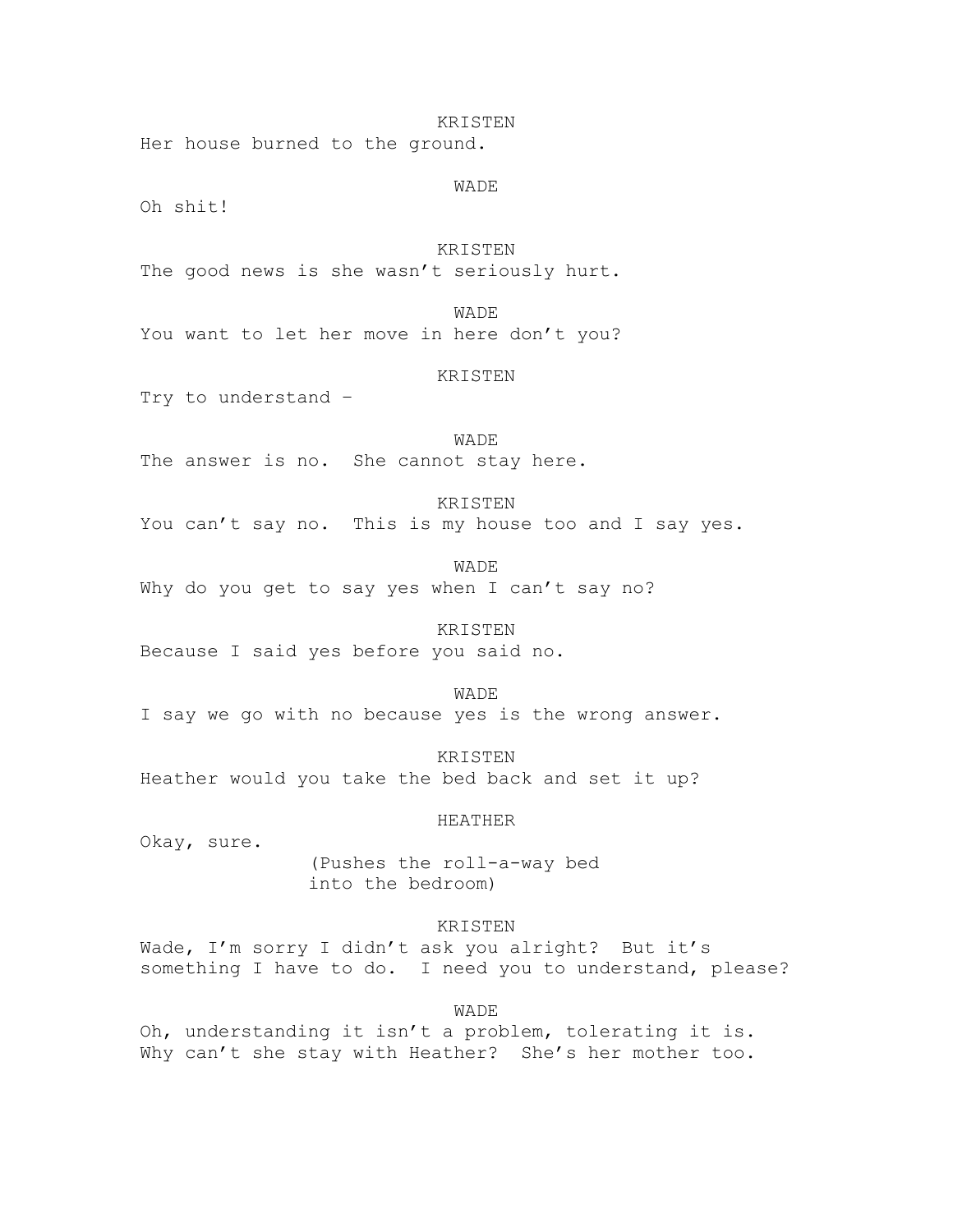We thought about that but it isn't a good time. Charlie's lost his job and his back is bothering him again.

#### WADE

He doesn't have to carry her around the house, just lift his legs up and make room on the couch.

## **KRISTEN**

Wade, Heather and Charlie live in a mobile home. It doesn't make sense when we've got a spare bedroom.

WADE

It's not a spare bedroom, it's Jenny's room.

## KRISTEN

Jenny's married and has her own place. It's not her room anymore.

WADE

What about Dean? She wouldn't bother him, he's never home.

### KRISTEN

No, but when he is, he usually has a girl with him. And if she stayed with him, he'd kill her.

WADE

I don't see the down side… What about a hotel? - Or one of those retirement villages?

### KRISTEN

This is only temporary.

#### WADE

That's what God told Moses when he asked him to relocate to the desert. - A tent at the K.O.A.!

#### KRISTEN

I'm not finding this funny.

# WADE

Neither am I, but it beats cutting my wrists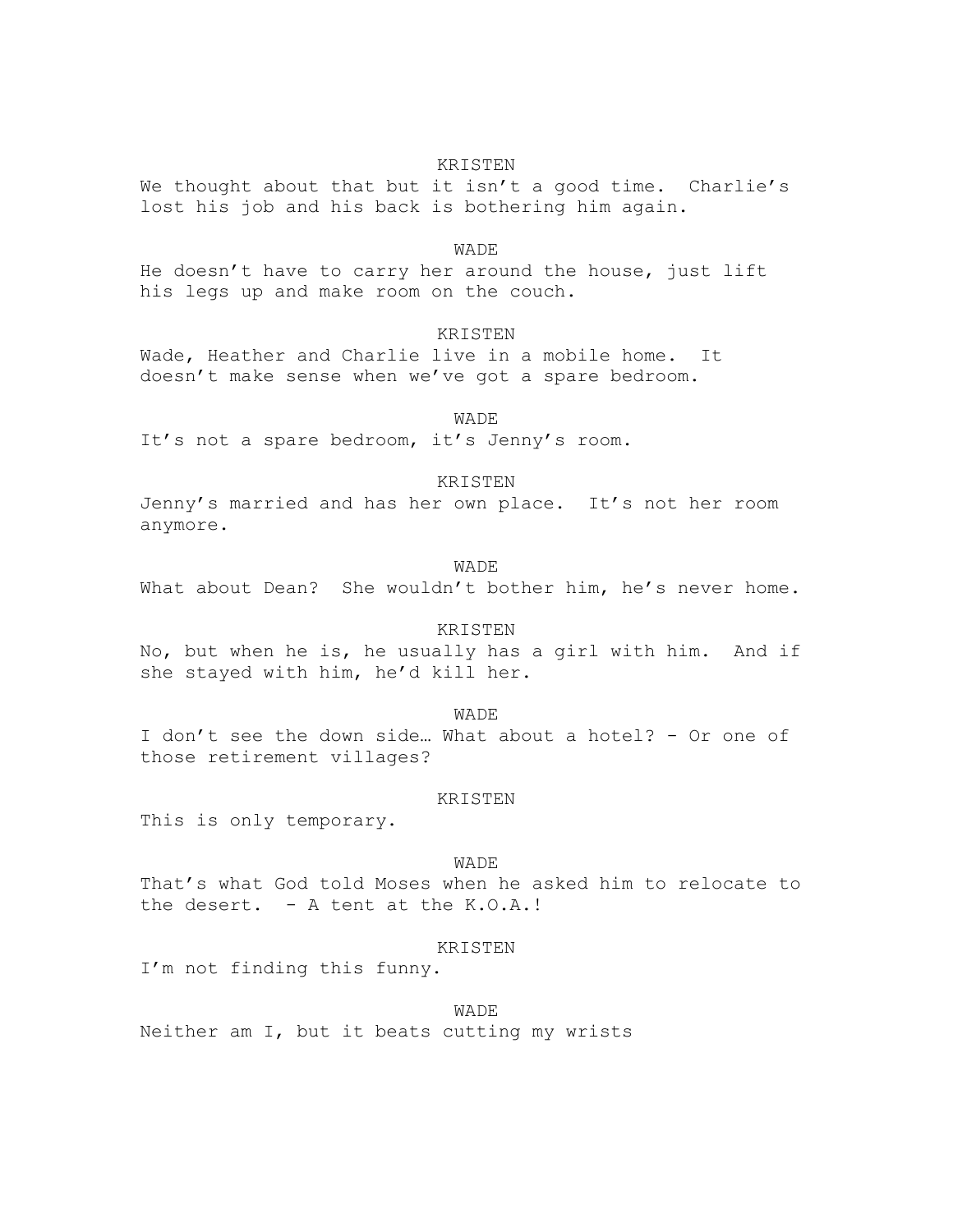Wade, she's my mother and I'm not going to let her down. I'm not gonna walk away from her like daddy did. Please, don't make this harder than it has to be. I'll do my best to keep her out of your way. You'll hardly know she's here.

WADE

Kristen, she's the proverbial elephant in the room.

### KRISTEN

She's my mother.

WADE

I'm going to regret this; I know I am. And so are you.

## KRISTEN

I'm sure you're right, honey. You always are. (Beat)

Are we okay?

### WADE

Ask me in a week.

### KRISTEN

You wouldn't want to help us straighten up before she gets here would you? I want to make her feel comfortable.

#### WADE

The only time your mother is comfortable is when everyone around her isn't. (Beat)

I'm sure she'll be very comfortable here.

(There's a knock at the door.)

KRISTEN That's probably Dean and Mom now. Please behave. (Answers the door) I thought that might be you. Come on in.

> (DEAN MARSHALL and VALARIE FORAY enter. VALARIE'S left hand is bandaged and SHE is carrying a large purse. DEAN is dressed in business casual. HE is carrying a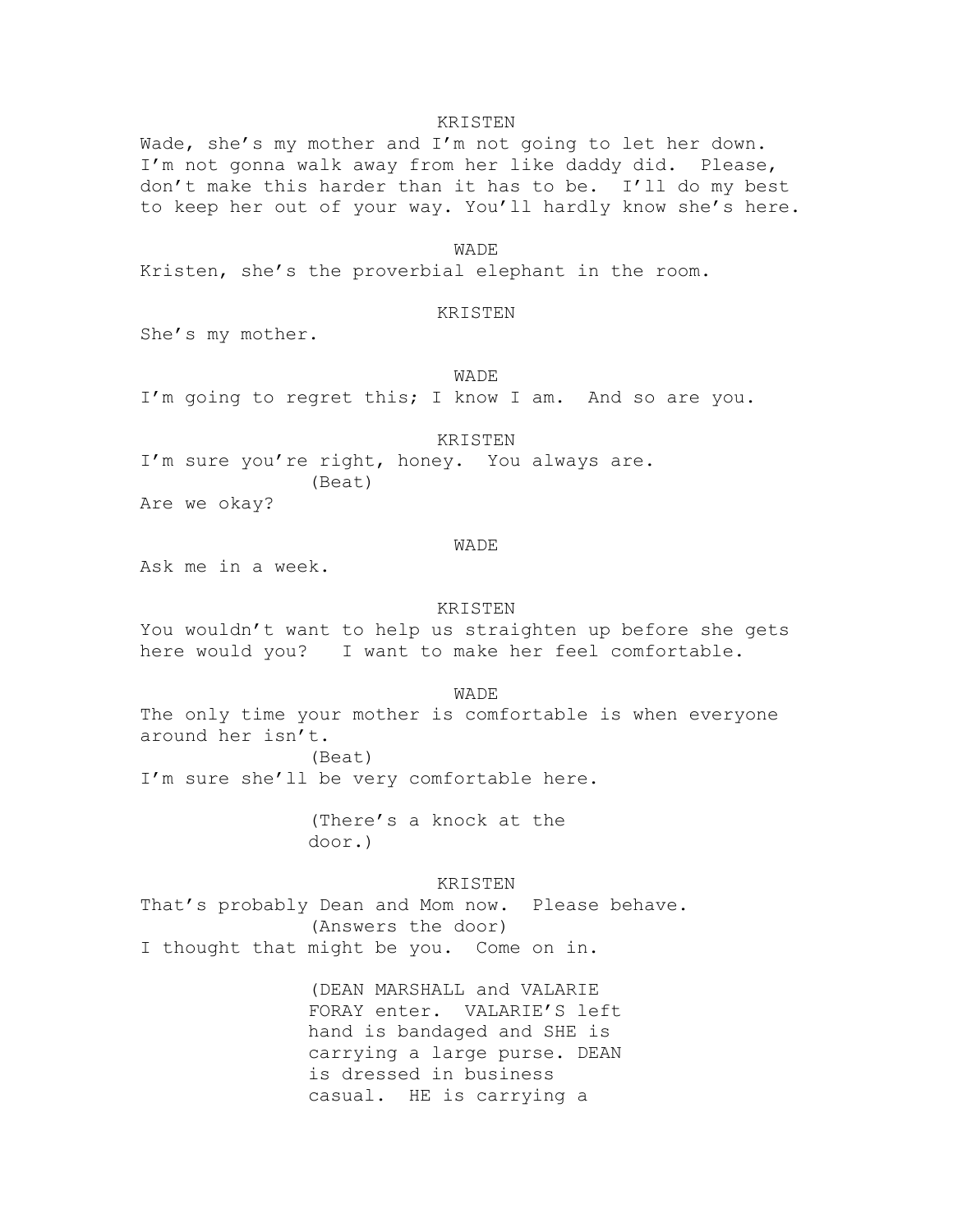small duffle bag and two paper sacks.)

#### KRISTEN

So mom, how are you?

## VALARIE

I'm still standing. I guess that's something.

DEAN

She just has that burn on her hand. The doctor said she'll be fine.

### VALARIE

That was no doctor. He could barely speak English. I couldn't understand a word he said.

DEAN

He spoke perfect English. He just did it with a strong New England accent.

# VALARIE

How would you know? You didn't even talk to him. You were glued to the nurses' station looking for free range cleavage.

## KRISTEN

Look, it's all water under the bridge. You weren't hurt and that's the important thing. We're just glad you're here aren't we Wade?

WADE Yes, of course. We're glad you're here, Valarie.

#### VALARIE

You're a lousy liar, Wade.

#### WADE

Well, it's the thought that counts.

# HEATHER

(Enters)

Oh, you're here.

### VALARIE

What is this, a family reunion?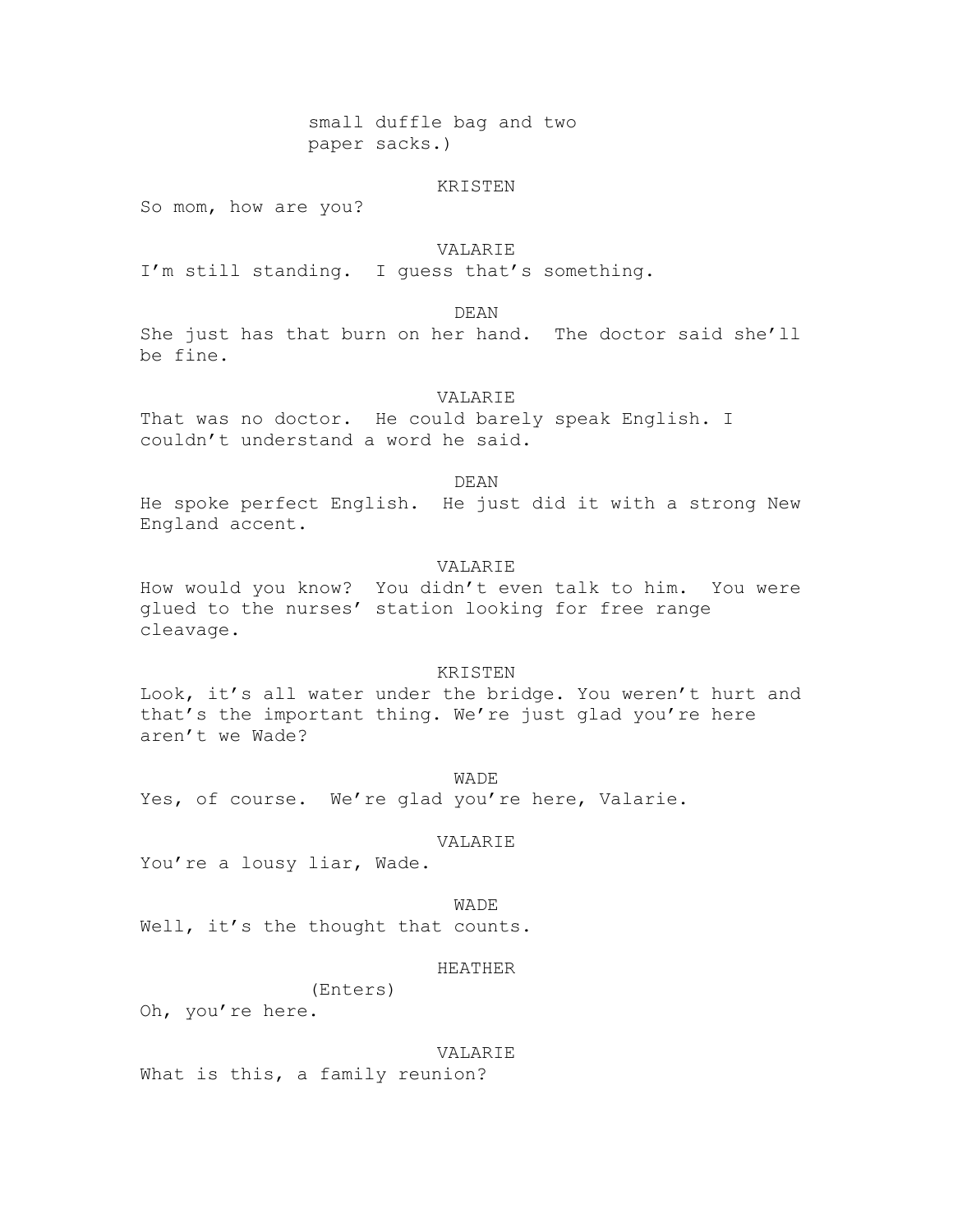Heather came over to help me straighten some things up before you got here.

# VALARIE

(Looking around) You should have called in more help.

## HEATHER

We've been setting up Jenny's old bedroom for you. You should see it. It's really nice.

# VALARIE

Compared to what?

## KRISTEN

We've moved most of Jenny's things out and Wade will get the rest of it tomorrow. The one drawback is, when Jenny and James got married, we gave them the bed. But we set up a roll-a-way for you.

# VALARIE

A roll-a-way? Why don't you blow up an air mattress and toss a sleeping bag on top?

### KRISTEN

I know it's not like having your own place, but it'll give you some privacy until something permanent can be worked out.

## HEATHER

It's kind of like a little studio apartment.

### KRISTEN

And you'll have the bathroom off the hallway all to yourself.

### VALARIE

There's no bathtub in that bathroom.

## HEATHER

No, but there's a shower.

## VALARIE

What am I supposed to do if I wanna take a bath?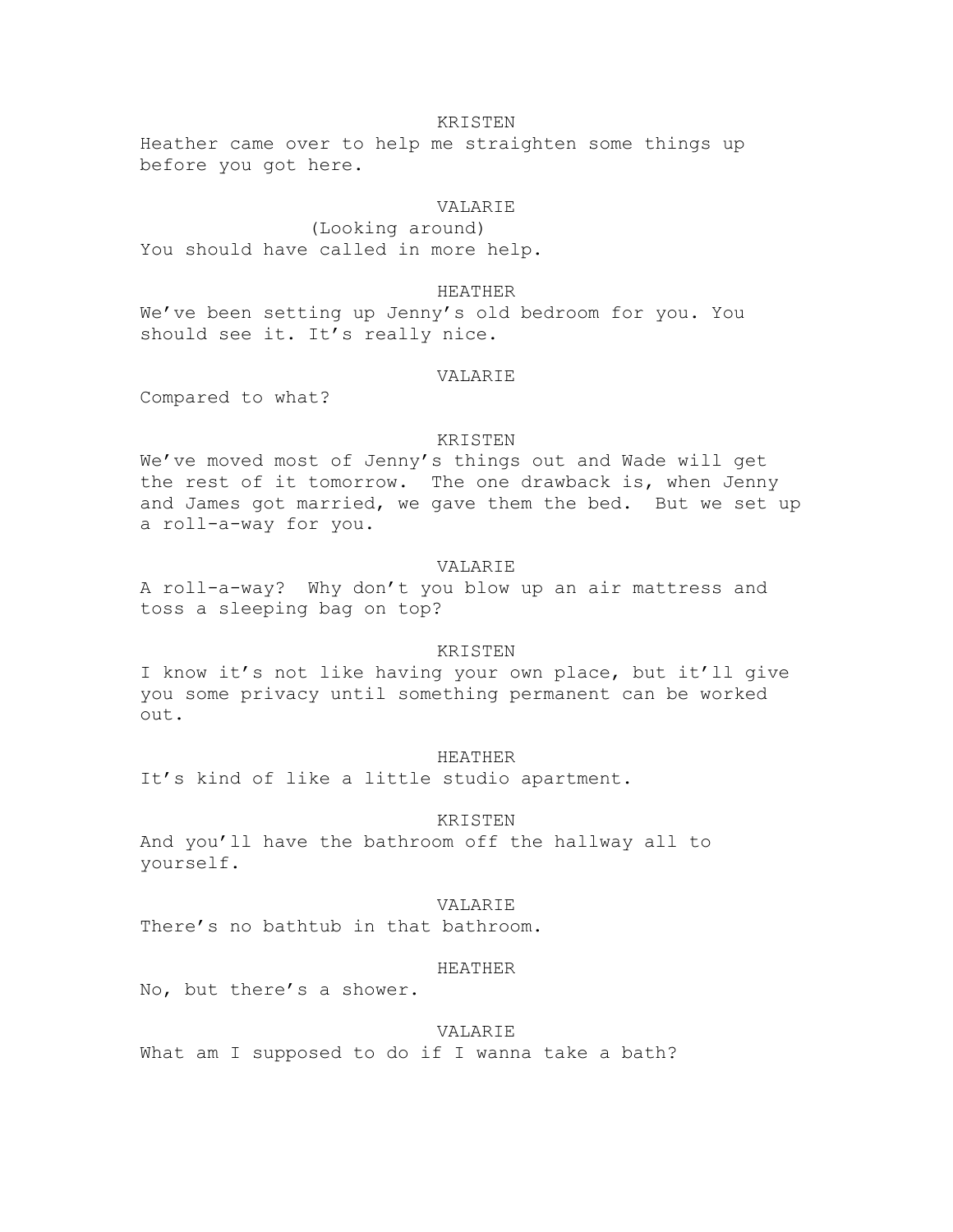You can use the bathtub in our bathroom.

**WADE** 

Kristen, did we discuss that?

## KRISTEN

It would only be to take a bath. I'm sure it won't be a big problem.

# VALARIE

Is your water soft? I need soft water when I take a bath.

DEAN

What are you talking about, "soft water?" Mother can't you at least unpack your bags before you start making demands?

### VALARIE

I guess you don't care if my skin flakes off into a pile of dust.

(To Kristen)

If you don't have soft water then I'll need a moisturizer. Do you have any moisturizer?

#### KRISTEN

Sure I do and you're welcome to it.

## VALARIE

Not the stuff you use. I need a quality product.

KRISTEN

I'll take you to the store you can get whatever you need.

## DEAN

(To Valarie) I don't believe you.

#### KRISTEN

Dean, it's okay, really.

### VALARIE

(To Dean) Asking for a moisturizer is too much?

### KRISTEN

Mother, it's not a problem.